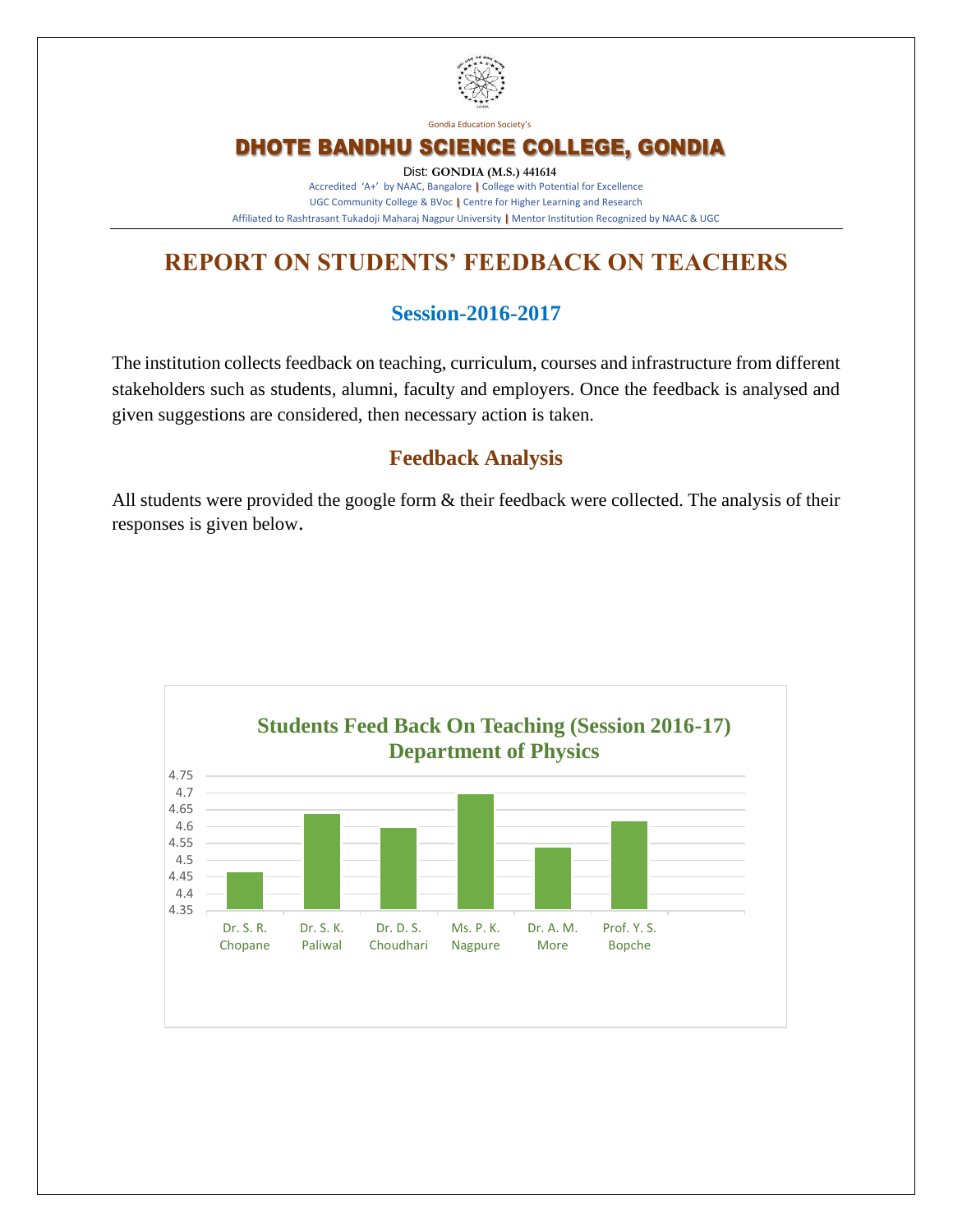



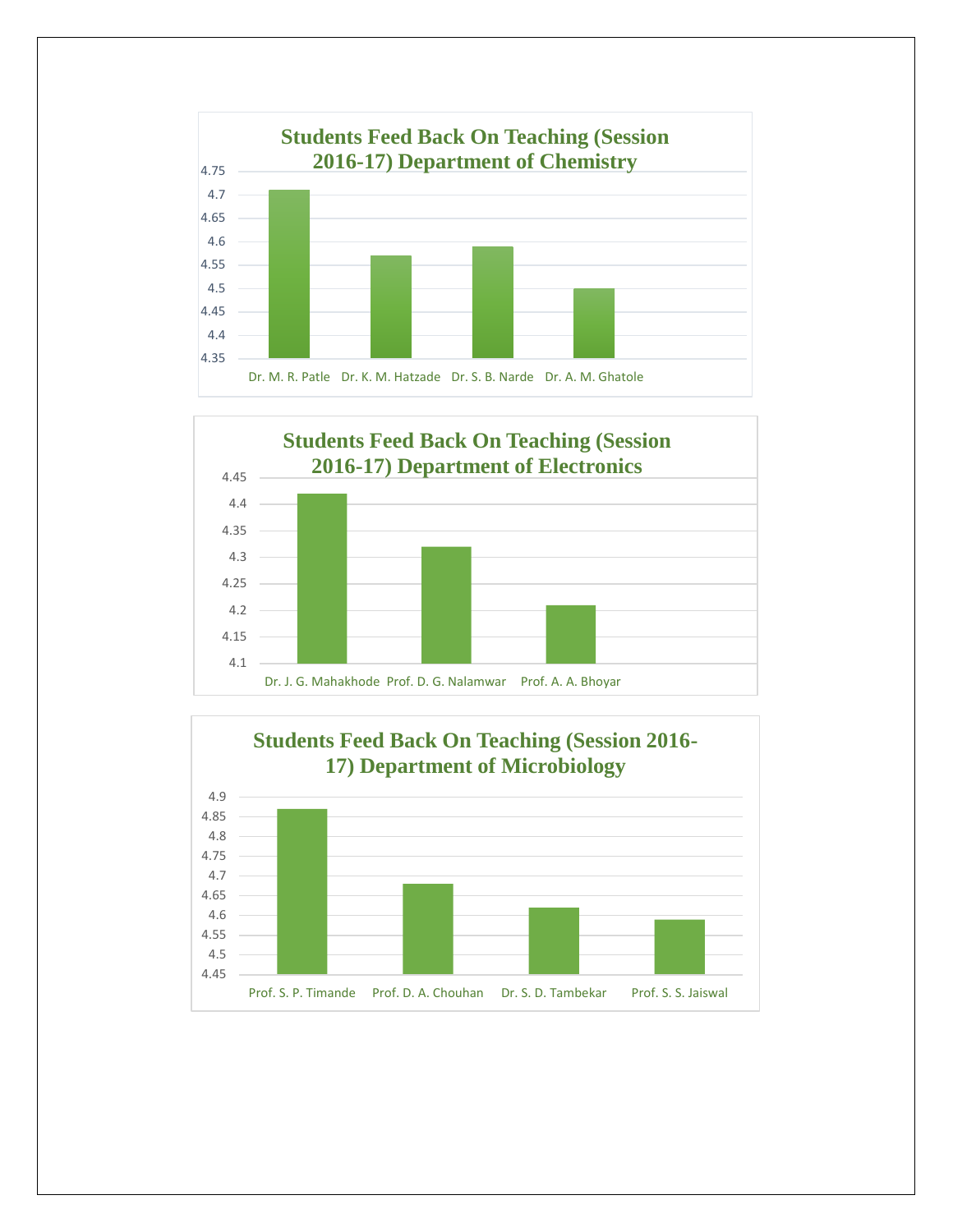



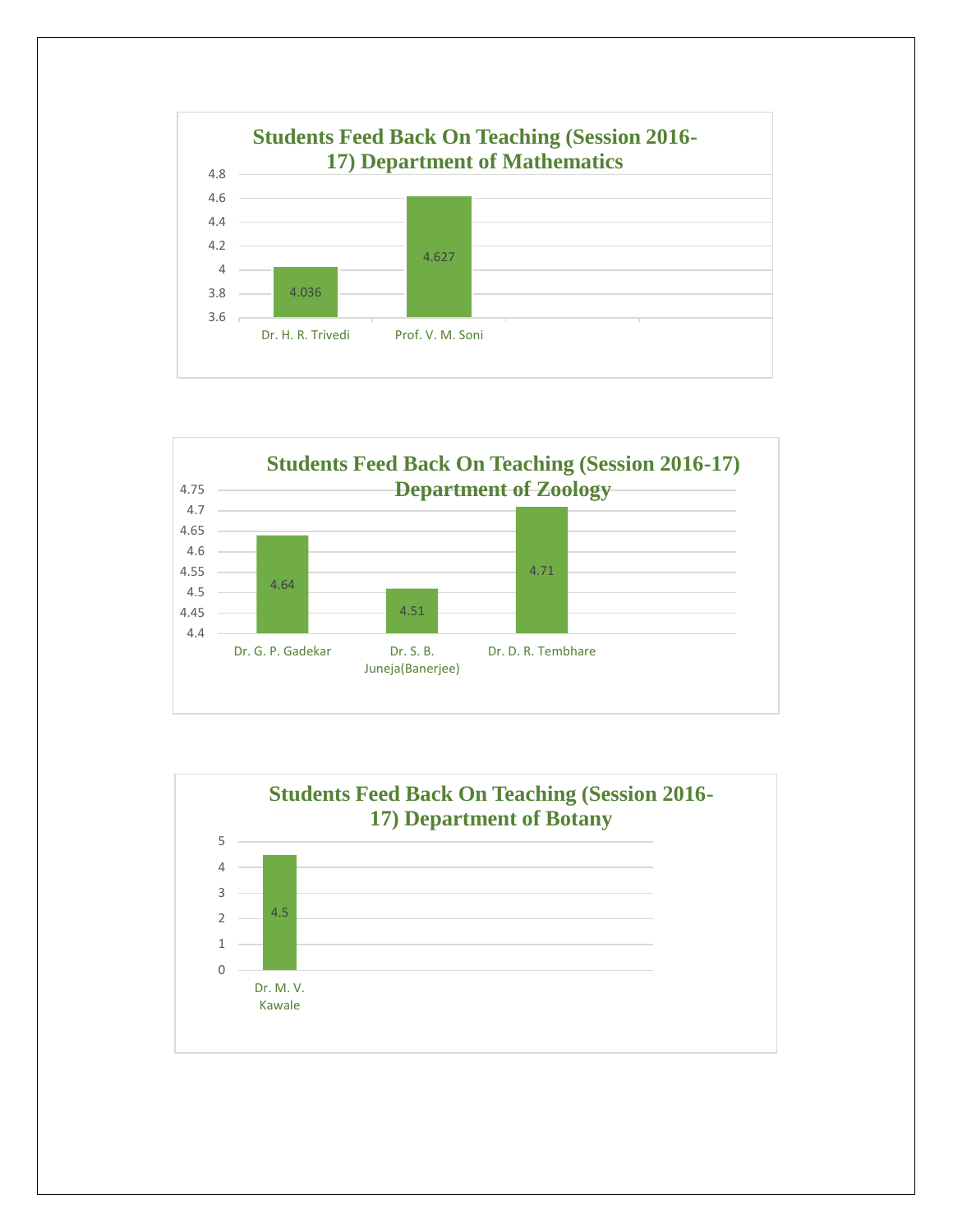

The analysis reflects 81% of the students strongly agreed to the fact that the syllabus was explained in detailed at the beginning of the session. Most of the students were satisfied with the institutional practice of evaluation criteria for internal examination, internal assessment and practical examination. Regarding the completion of syllabus before the examination, 73% of the students agreed that the syllabus was timely completed while the rest replied neutrally. The feedback was taken five-point scale i.e., excellent, very good, good, satisfactory and average. The student feedback was satisfying with most of the students being happy about the different dimensions of the syllabus. The were convinced of the efficiency of the syllabus in meeting their employment requirements. The feedback proved the satisfaction of the students regarding the institution. A constant area which needed improvement was the timely publication of results.

**COORDINATOR** Internal Quality Assurance Cell<br>Dhote Bandhu Science Collge, **GONDIA** (MH.)



**Fincinal** 

**Unote Bandhu Science College,** Gondia (Maharashtra)

#### **Sample filled-in feedback form received from students**

The feedback form is randomly circulated to the students. The sample filled-in feedback form is given below.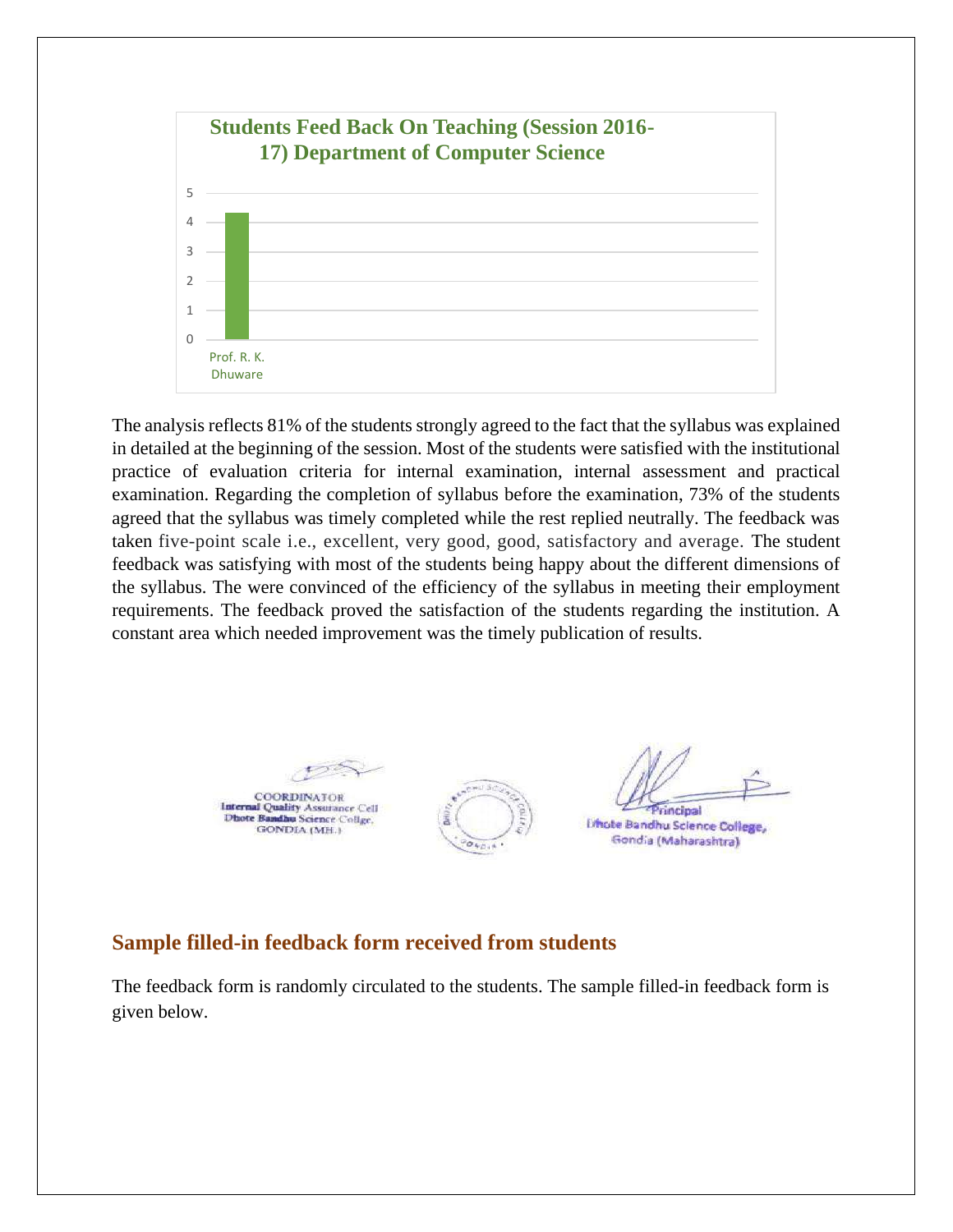

| Fogramme Name: B.Sc.                     |                                                                                                                                                                                                                                                                                                                                                                           |                                           |                                                              |  |                         |                            |                        |                                                                     |  |                | STUDENT'S FREDBACK FORM                                                               |                         |      |                            |                                                                                                                       |  |                                          |                                                          |  |  |                                                                                                                                                                                                                                                                                  |   |                                                                                                                                                                                                                                                                                               |
|------------------------------------------|---------------------------------------------------------------------------------------------------------------------------------------------------------------------------------------------------------------------------------------------------------------------------------------------------------------------------------------------------------------------------|-------------------------------------------|--------------------------------------------------------------|--|-------------------------|----------------------------|------------------------|---------------------------------------------------------------------|--|----------------|---------------------------------------------------------------------------------------|-------------------------|------|----------------------------|-----------------------------------------------------------------------------------------------------------------------|--|------------------------------------------|----------------------------------------------------------|--|--|----------------------------------------------------------------------------------------------------------------------------------------------------------------------------------------------------------------------------------------------------------------------------------|---|-----------------------------------------------------------------------------------------------------------------------------------------------------------------------------------------------------------------------------------------------------------------------------------------------|
|                                          |                                                                                                                                                                                                                                                                                                                                                                           |                                           |                                                              |  |                         |                            |                        |                                                                     |  |                |                                                                                       |                         |      |                            |                                                                                                                       |  |                                          |                                                          |  |  |                                                                                                                                                                                                                                                                                  |   |                                                                                                                                                                                                                                                                                               |
| $A = Excellent [6]$                      |                                                                                                                                                                                                                                                                                                                                                                           |                                           |                                                              |  |                         |                            |                        |                                                                     |  |                |                                                                                       |                         |      |                            |                                                                                                                       |  |                                          |                                                          |  |  |                                                                                                                                                                                                                                                                                  |   |                                                                                                                                                                                                                                                                                               |
|                                          |                                                                                                                                                                                                                                                                                                                                                                           |                                           |                                                              |  |                         |                            |                        |                                                                     |  |                |                                                                                       |                         |      |                            |                                                                                                                       |  |                                          |                                                          |  |  |                                                                                                                                                                                                                                                                                  |   |                                                                                                                                                                                                                                                                                               |
| $S$ , No.                                |                                                                                                                                                                                                                                                                                                                                                                           |                                           |                                                              |  |                         |                            |                        |                                                                     |  |                |                                                                                       |                         |      |                            |                                                                                                                       |  |                                          |                                                          |  |  |                                                                                                                                                                                                                                                                                  |   |                                                                                                                                                                                                                                                                                               |
|                                          |                                                                                                                                                                                                                                                                                                                                                                           |                                           |                                                              |  |                         |                            |                        |                                                                     |  |                |                                                                                       |                         |      |                            |                                                                                                                       |  |                                          |                                                          |  |  |                                                                                                                                                                                                                                                                                  |   |                                                                                                                                                                                                                                                                                               |
| lecture / practical                      |                                                                                                                                                                                                                                                                                                                                                                           |                                           |                                                              |  |                         |                            |                        |                                                                     |  |                |                                                                                       |                         |      |                            |                                                                                                                       |  |                                          |                                                          |  |  |                                                                                                                                                                                                                                                                                  |   |                                                                                                                                                                                                                                                                                               |
| Teacher's Regularity and Punctuality.    |                                                                                                                                                                                                                                                                                                                                                                           |                                           |                                                              |  |                         | $\overline{\phantom{a}}$   |                        |                                                                     |  |                |                                                                                       |                         |      |                            |                                                                                                                       |  |                                          |                                                          |  |  |                                                                                                                                                                                                                                                                                  |   |                                                                                                                                                                                                                                                                                               |
| <b>Teacher's Communication Skill</b>     |                                                                                                                                                                                                                                                                                                                                                                           |                                           |                                                              |  |                         | ×                          |                        |                                                                     |  |                |                                                                                       |                         |      |                            |                                                                                                                       |  |                                          |                                                          |  |  |                                                                                                                                                                                                                                                                                  |   |                                                                                                                                                                                                                                                                                               |
| Towler's computer / IT stalls            |                                                                                                                                                                                                                                                                                                                                                                           |                                           |                                                              |  |                         |                            |                        |                                                                     |  |                |                                                                                       |                         |      |                            |                                                                                                                       |  |                                          |                                                          |  |  |                                                                                                                                                                                                                                                                                  |   |                                                                                                                                                                                                                                                                                               |
|                                          |                                                                                                                                                                                                                                                                                                                                                                           |                                           |                                                              |  |                         | $\mathcal{L}$              |                        |                                                                     |  |                |                                                                                       |                         |      | ب                          |                                                                                                                       |  |                                          |                                                          |  |  |                                                                                                                                                                                                                                                                                  |   |                                                                                                                                                                                                                                                                                               |
| promotion of thinking ability by teacher | v                                                                                                                                                                                                                                                                                                                                                                         |                                           |                                                              |  |                         | w                          |                        |                                                                     |  |                |                                                                                       |                         |      |                            |                                                                                                                       |  |                                          |                                                          |  |  | ت                                                                                                                                                                                                                                                                                |   |                                                                                                                                                                                                                                                                                               |
|                                          | $\sim$                                                                                                                                                                                                                                                                                                                                                                    |                                           |                                                              |  |                         | ت                          |                        |                                                                     |  | v              |                                                                                       |                         |      |                            |                                                                                                                       |  |                                          |                                                          |  |  | ست                                                                                                                                                                                                                                                                               |   |                                                                                                                                                                                                                                                                                               |
|                                          |                                                                                                                                                                                                                                                                                                                                                                           |                                           |                                                              |  |                         |                            |                        |                                                                     |  |                |                                                                                       |                         |      |                            |                                                                                                                       |  |                                          |                                                          |  |  |                                                                                                                                                                                                                                                                                  |   |                                                                                                                                                                                                                                                                                               |
|                                          | u                                                                                                                                                                                                                                                                                                                                                                         |                                           |                                                              |  |                         |                            |                        |                                                                     |  |                |                                                                                       |                         |      |                            |                                                                                                                       |  |                                          |                                                          |  |  |                                                                                                                                                                                                                                                                                  |   |                                                                                                                                                                                                                                                                                               |
|                                          | المسابقة                                                                                                                                                                                                                                                                                                                                                                  |                                           |                                                              |  |                         |                            |                        |                                                                     |  |                |                                                                                       |                         |      |                            |                                                                                                                       |  |                                          |                                                          |  |  |                                                                                                                                                                                                                                                                                  |   |                                                                                                                                                                                                                                                                                               |
|                                          | $\epsilon$                                                                                                                                                                                                                                                                                                                                                                |                                           |                                                              |  |                         | $\mathcal{L}_{\mathbf{f}}$ |                        |                                                                     |  | 47             |                                                                                       |                         | 47cm |                            |                                                                                                                       |  | $c_{\rm d}$                              |                                                          |  |  | 48                                                                                                                                                                                                                                                                               |   |                                                                                                                                                                                                                                                                                               |
|                                          | Dear Student,<br><b>Points</b><br>Unique of white interactive board -<br>Tancher's Subject Knowledge<br>Ability to bring conceptual clarity and<br>Motivation provided<br>Teacher interaction and guidance<br>outside of the class, clarification of<br>doubts /difficulties<br>Completion and Coverage of course<br>before examination.<br>Teacher's overall performance | Arrival of teacher on time for delivering | V<br>$\overline{\mathbf{v}}$<br>$\checkmark$<br>$\checkmark$ |  | $B = Very$ Good $(4)$ : |                            | Dr. S. R. Chopano<br>c | Student's percentage Marks in last qualifying examination: C25.n.OS |  | Dr.S.K.Paliwal | $C = Good(3)$ ;<br>$\sim$<br>$\sim$<br>$\overline{\phantom{a}}$<br>سما<br>ر<br>$\sim$ | Subject Taught: Physics |      | Dr.D.S.Choudhary<br>$\sim$ | and maintain the quality of teaching; Your response will be kept confidential. Rank each point on a five point scale. |  | $D = Satisfactory (2):$<br>Mr. A.M. More | u<br>L.<br>$\sqrt{2}$<br>$\sim$<br>ت<br>ت<br><b>Cole</b> |  |  | You are requested to give your frank and objective opinion about the teaching of faculty on under mentioned points. It will help us to improve<br>Enter response for each point by marking $\sqrt[4]{$ (tick mark) for selecting the option and leave rest of the options blank. | w | Rockers to Doctorick<br>$E = Average(1)$<br>Mr. Y.S. Bopche Ms.P.K. Nagpure<br>$A \mid B \mid C \mid D \mid E \mid A \mid B \mid C \mid D \mid E \mid A \mid B \mid C \mid D \mid E \mid A \mid B \mid C \mid D \mid E \mid A \mid B \mid C \mid D \mid E \mid A \mid B \mid C \mid D \mid E$ |